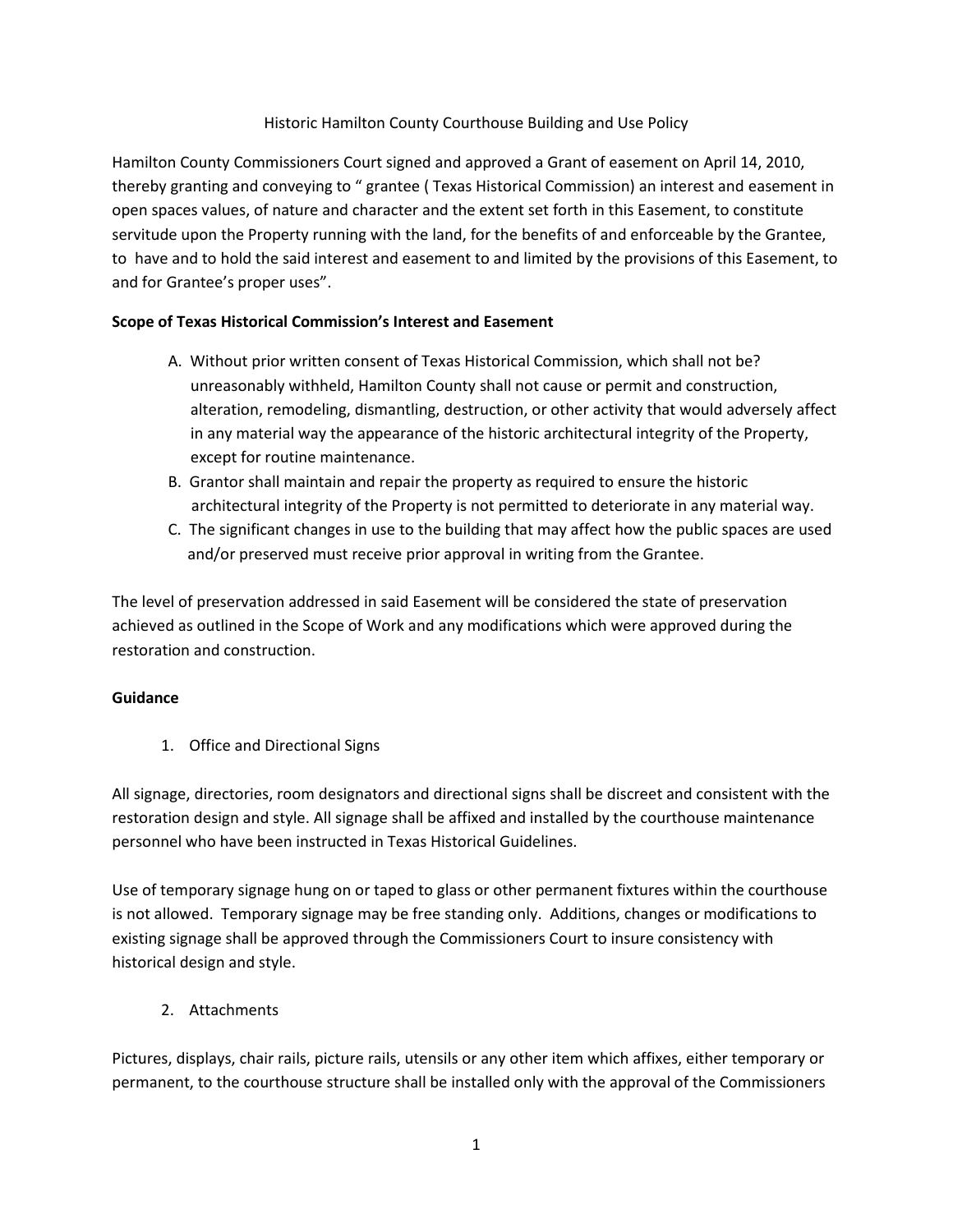Court, County Judge or courthouse maintenance personnel who have been instructed in Texas Historical Commission Guidelines.

No permanent anchorages, holes or other method of attachments shall be installed to the courthouse interior or exterior. All temporary methods of attachment shall be removed on the same day the temporary display is removed. All Temporary methods of attachment shall be removed in a manner causing no damage and leaving no residual fixture or material on the courthouse structure.

### 3. Windows

a. Additions, either structurally or cosmetically to windows shall be approved only by Commissioners Court and written approval of Texas Historical Commission.

b. Consideration should be given to courthouse historic window roll down/up shades to present a uniform appearance when viewed from the outside street level.

#### 4. Signage and Notices

a. Posting of legal notices shall be in an area designated by Commissioners Court and shall be monitored on a regular basis to remove clutter and outdated notices.

b. Personal notices, community event(s) announcements, funeral announcements, etc. will not be displayed except in areas designated by the Commissioners Court.

#### 5. Plants

a. Plants shall have sufficient drainage trays placed underneath to prevent water damage to floor surfaces, window sills and plates.

b. Plant tendrils or branches shall not be caused to allow attachment, either naturally or artificially, to any courthouse structure.

### 6. Floors and Walls

a. To protect floors and extend the carpet and floor life, protective mats shall be under the rolling chairs in each office.

b. Care shall be given when moving furniture and benches in hallways and offices of restored historic buildings to prevent scarring

c. No tape, temporary, permanent or other markings shall be applied to walls or floors. d. Bumpers or other protective methods shall be attached to chairs or other furniture which repeatedly contacts wall to prevent gouging and marking. Assistance may be provided for these measures by the courthouse maintenance staff.

7. Storage

a. The Commissioners Court recognizes the importance, both legally and as good stewards, of the need for proper county records management and storage. Records storage shall be designated by Commissioners Court and proper location assignments made.

b. Office decorations, seasonal decorations, surplus equipment, salvage equipment and various miscellaneous items should not be placed into records storage areas.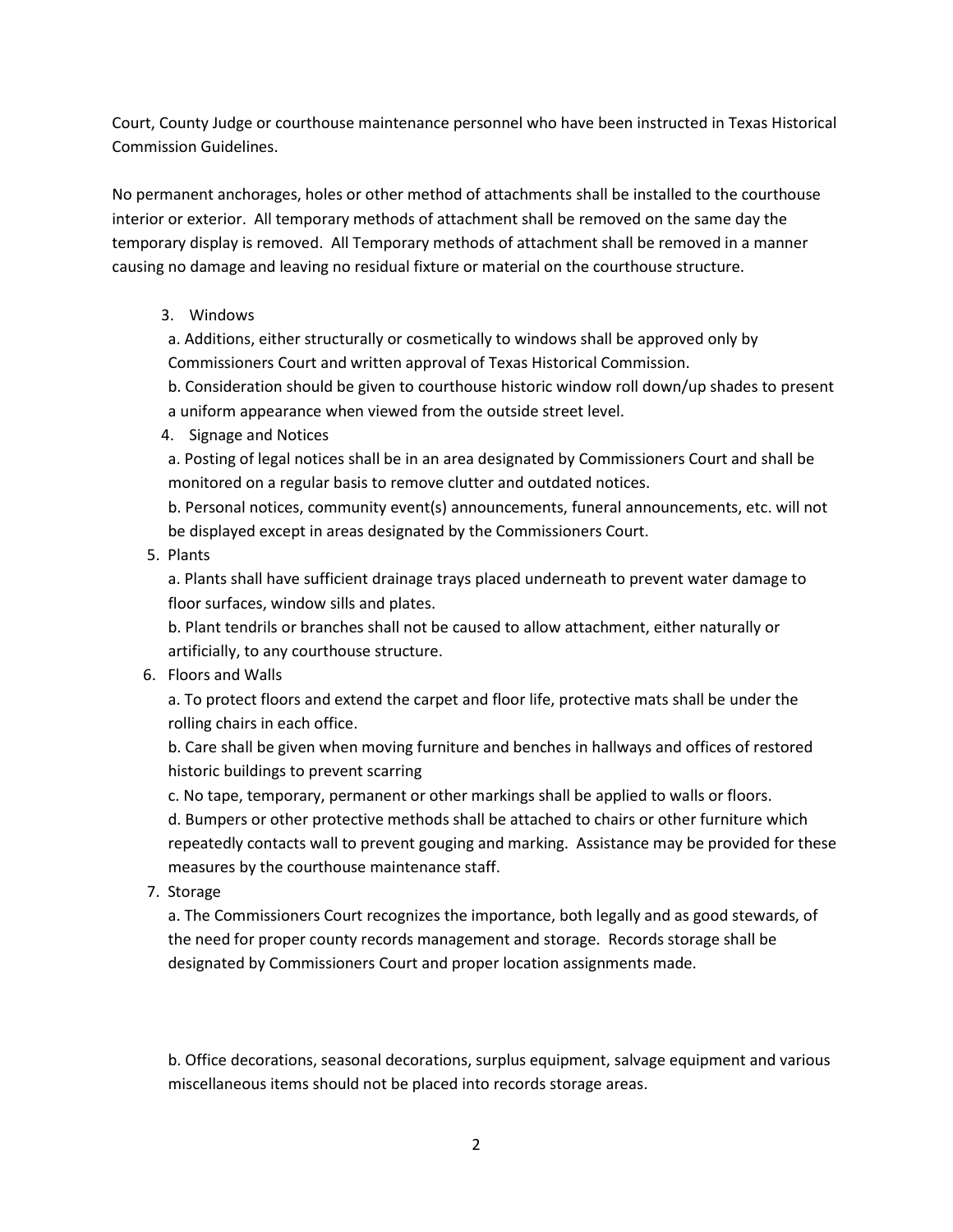c. Common areas (those areas not inclusive of what is considered office space) shall be repositories of records. Common areas are managed by courthouse maintenance staff and are not available for storage outside of the use for maintenance purposes.

#### 8. District Courtroom

a. 220<sup>th</sup> District Court shall have scheduling preference over use of the main Courtroom. b. The District Clerk shall be the primary contact point for scheduling of the Courtroom. c. While the Courtroom may be scheduled for use by non-county functions, the county reserves the right to cancel said functions when use of the courtroom for official business in necessary or when meetings do not conform to county policy.

d. Final approval for use of courtroom for other than judicial purposes must be approved by Hamilton County Commissioners Court.

 9. Use, both public and private, of the Historically Restored Hamilton County Courthouse for purposes other than official use will be regulated by the use of approved use form. (form included as attachment "A")

a. Requests to open the courthouse, after business hours, with access to bathrooms for events will be heard on an individual basis.

b. All or part of the deposit may be non-refundable to cover clean-up, janitorial supplies, damages, extra labor, labor, materials and utility expenses.

c. The Commissioner's Court may require a deposit for each individual use request.

d. Additional costs such as security personnel may be determined on an individual basis.

10. groups or individuals who desire authorization to use the courthouse or grounds during nonbusiness hours shall complete a building use form and request Commissioners Court approval prior to such requested use of said controlled property (Form Attached).

11. Any group(s) or individual(s) who are approved to use the property may be required, at the sole discretion of the Commissioners Court, to give a deposit ranging from \$0-\$1,000.00 prior to use, and shall be charged for actual damages and/or clean-up costs associated with the use. Additionally the Commissioners Court may impose additional restrictions and regulations on the approved use, on a case by case base, with the primary focus of maintaining and protecting the historical structure.

12. Any group(s) or individual(s) who are approved by Commissioners Court for use of the property must agree to and will be provided a copy of the Historic Hamilton County Courthouse Building and Use Policy.

13. Common areas are defined as Commissioners Courtroom, Jury Room, Conference/Witness rooms, hallways, portico, lawn and parking lot.

14. Year-long or regularly scheduled meetings will not be booked for non-county functions as such scheduling restricts the county's ability in planning and scheduling its official duties.

15. Attendance at any meeting shall be limited by fire regulations.

16. No smoking inside courthouse proper.

17. All county property is drug and alcohol free.

18. No equipment belonging to an organization using a meeting room facility will be stored.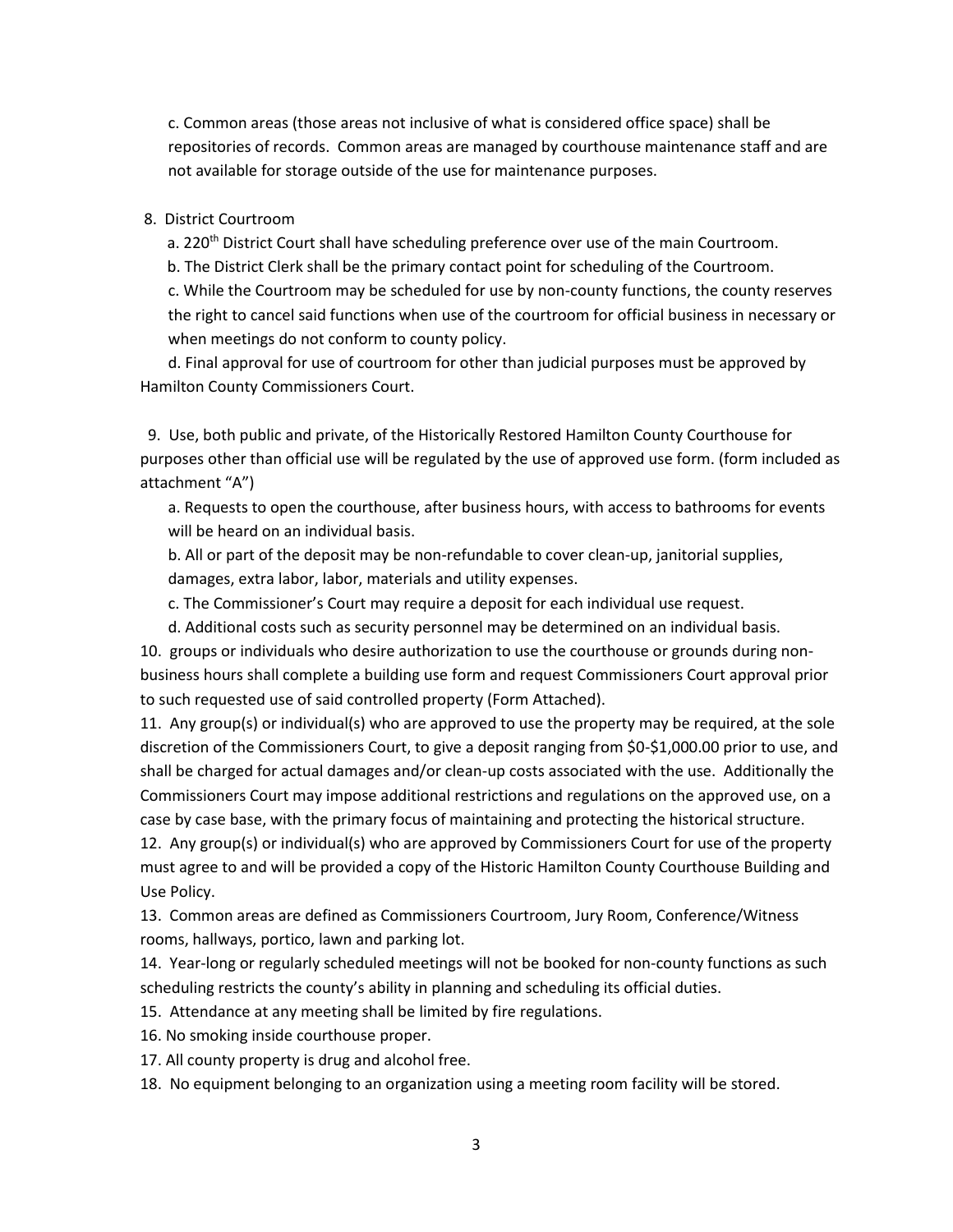19. Any request change in the setup reserved room shall be included in the application prior to the event.

20. Organizations holding meetings assume the responsibility for any damage suffered to furniture, rooms and/or other areas which are used.

## **Courthouse Portico, Lawn and Parking Lot**

- 1. Use of electrical outlets are prohibited unless specifically authorized by the Commissioners Court.
- 2. No displays or exhibitions are to be set into the grass surrounding the Courthouse.
- 3. No fasteners, staking or drilling on any concrete area, trees or plantings.
- 4. No permanent type markings on concrete, steps, landings, ramps or portico.
- 5. Hanging of banners or signs from County Courthouse is prohibited unless approved by the

Commissioners Court and installed by courthouse maintenance personnel.

- 6. Entrances and sidewalks shall not be obstructed.
- 7. No political signs or advertisements will be displayed on historically restored areas.